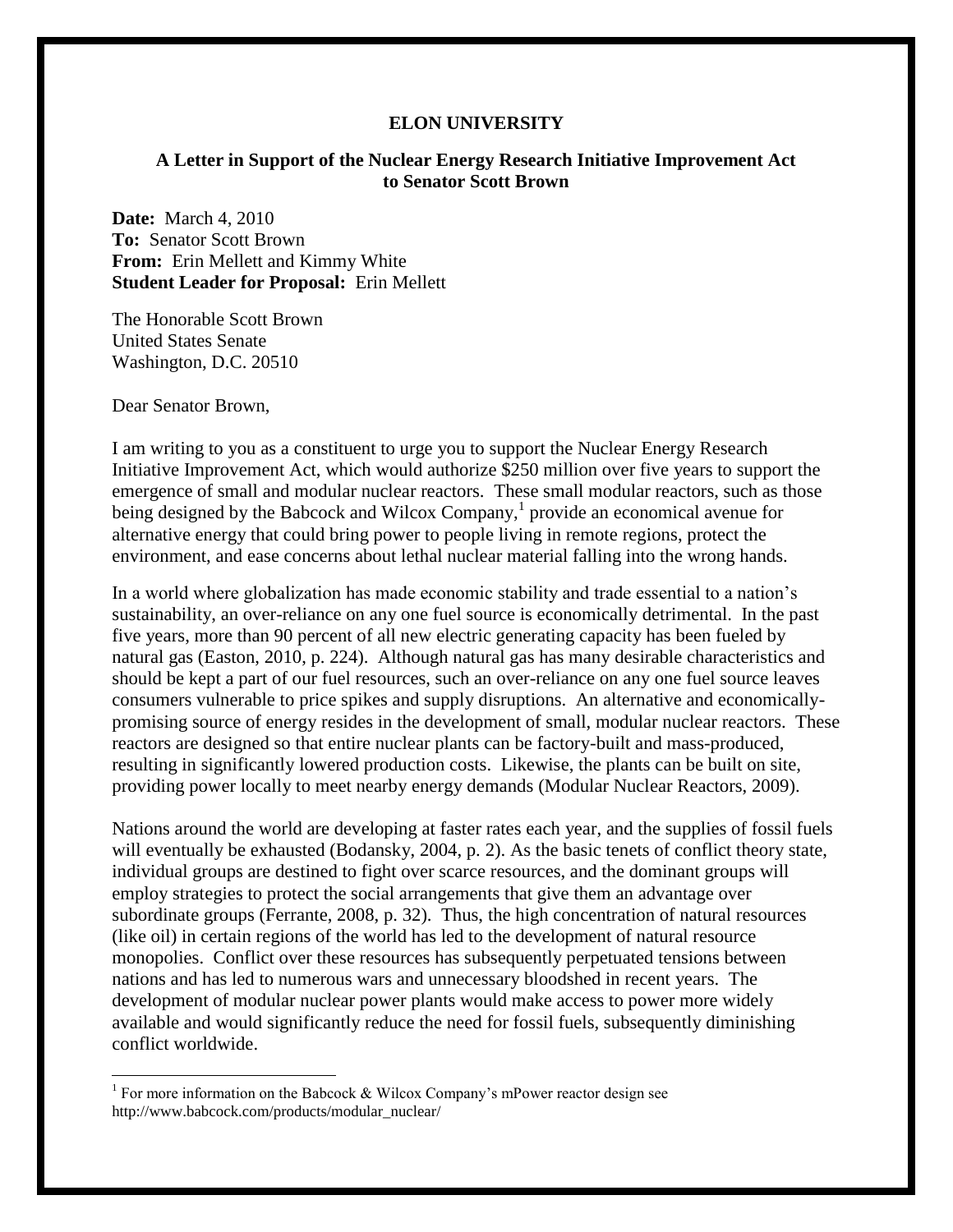The expansion of nuclear power plants would also greatly benefit environmental efforts. The largest source of carbon dioxide emissions comes from the combustion of fossil fuels, and the process of generating electricity is the single largest source of carbon dioxide emissions in the United States—about 41 percent of all carbon dioxide emissions (EPA, 2009). Unless these carbon dioxide emissions can be captured or sequestered, the carbon dioxide levels in our atmosphere will continue to increase and global warming will continue to destroy the environment. Nuclear power generates no carbon dioxide while in operation, and nuclear plants provide about 20% of our electrical supply without any greenhouse gas emissions. Thus, expanding the nuclear industry through the development of modular nuclear reactor power plants would cap greenhouse gas emissions from electrical generation.

Even with increasing public support, there are still a number of obstacles that need to be overcome before nuclear energy technology can be expanded in our country. Although the manifest function of nuclear technology—the production of energy—is seemingly benign, the latent functions (the unintended effects that part of a society has on order and stability) have raised concerns among the American public (Ferrante, 2008, p. 29).

There has been increased concern lately regarding the misuse of nuclear power. There have been fears, especially with regards to Iran's nuclear energy programs, that nuclear material is being misused to create nuclear weaponry. An advantage of small modular reactors is that they can be filled with nuclear material before being transported to their customers. Then, when the nuclear fuel is spent in an estimated 10 to 20 years, the reactors can be shipped back for refueling. (Modular Nuclear Reactors, 2009). Therefore, this system insures that nuclear material is used solely for the for the purpose of creating energy.

Nuclear catastrophes like Chernobyl and Three Mile Island have created a powerful negative stigma that now surrounds nuclear technology. But, both of these incidents were the result of human error, not faulty science. The disaster at Chernobyl involved an unsafe reactor design that used solid graphite as a means of slowing neutrons. Similarly, the Three Mile Island accident in the United States—although causing a lot of fear—was caused largely by human error, and the numerous safety and containment systems at the sight prevented a serious release of radioactivity (Cipiti, 2007, p. 103). It is important to recognize that all of our most important energy sources have risks associated with them. Coal mining accidents and gas explosions are more common occurrences than nuclear explosions. In fact, based on historical data, nuclear energy is the safest among all of these fuel sources. In recent years, nuclear power has experienced dramatic improvements in reliability, safety, productivity, and management of nuclear plants. For commercial reactors in the non-Soviet world, the safety record is phenomenal. There has been no accident, including the Three Mile Island accident, that has caused the death of any nuclear plant worker from radiation exposures or that has exposed any member of the general public to a substantial radiation dose (Cipiti, 2007, p. 103).

There have also been considerable concerns about the treatment of nuclear waste. Currently, when used fuel rods are removed from the reactor, they are stored underwater, where the water absorbs and dissipates any residual heat. After approximately five years in underwater storage, the fuel rods can be moved for reprocessing or for long term storage. The United States does not practice reprocessing. Instead, the government proposed to create a deep geological repository storage facility for nuclear waste in the Nevada Test Site at Yucca Mountain. The idea was approved under the Presidency of George W. Bush, but in 2009 the Obama Administration stated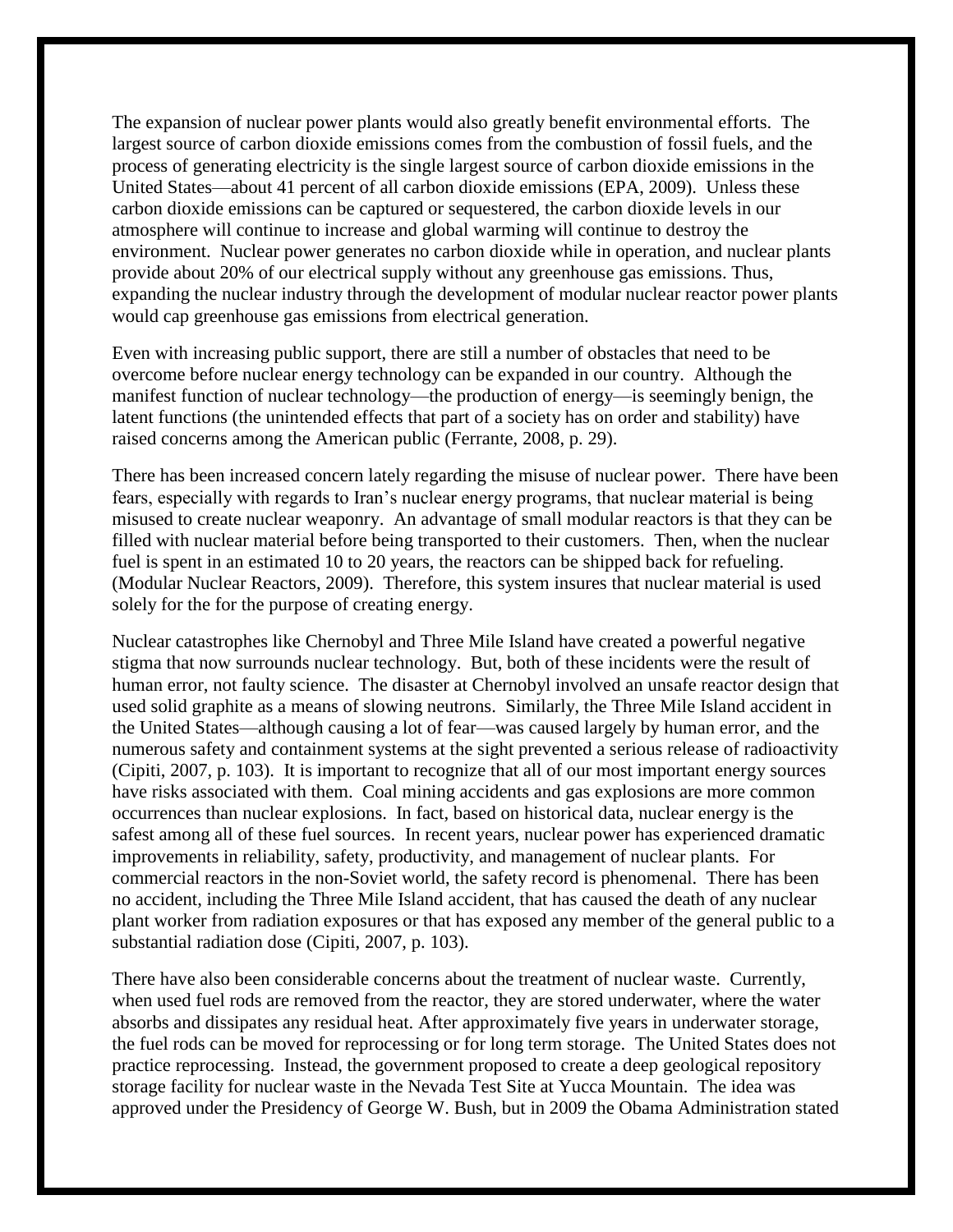that the site is not longer an option and proposed to eliminate all funding in the 2009 United States budget (U.S. Department of Energy). The design of modular nuclear reactors provides a solution to this issue of nuclear waste storage. The reactors will be housed in containment structures big enough to store all of the waste generated by the plant during its 60 year life span, eliminating the need for a separate storage facility. Thus, the plants can store their own waste while they wait for the government to provide a permanent storage facility or to develop reprocessing technologies (Modular Nuclear Reactors, 2009). Such reprocessing technologies would allow nuclear waste to be recycled and used to produce even more power (McCarthy, 1995).

Overall, the benefits of supporting the Nuclear Energy Research Initiative Improvement Act are numerous and I would appreciate if you let me know of your action in this matter. Thank you for your time.

Sincerely,

Erin Mellett Kimmy White